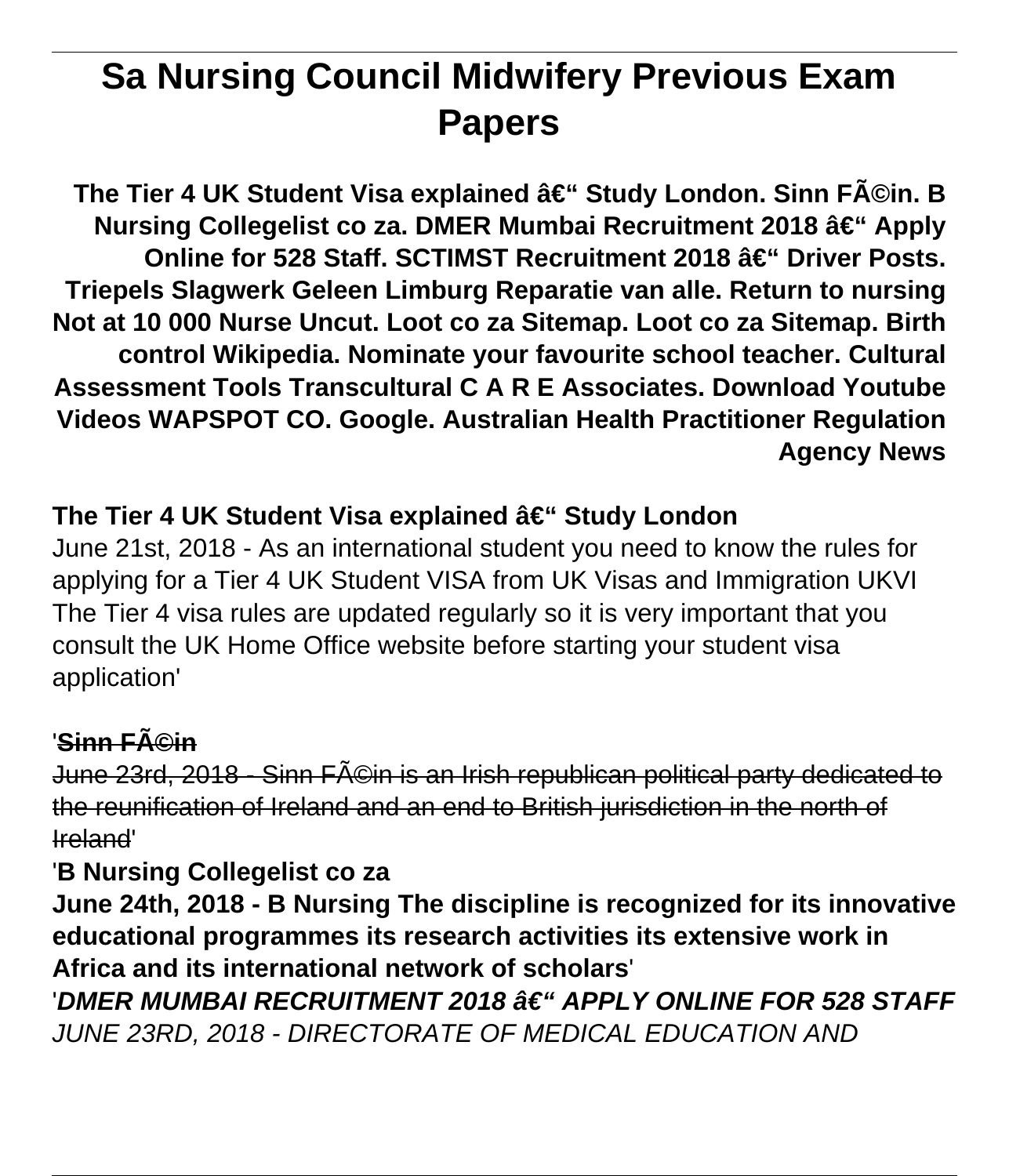RESEARCH DMER MUMBAI RECRUITS 528 STAFF NURSE POSTS CANDIDATES WITH DIPLOMA COURSE IN GNM OR B SC NURSING CAN APPLY ONLINE'SCTIMST Recruitment 2018 a E" Driver Posts June 23rd, 2018 - Sujata Kumari As per the notification candidates should possess †Aâ€<sup>™</sup> Grade diploma in General Nursing and Midwifery with minimum three years experience in Clinical Nursing out of which two years in Cardiology or Diploma in Cardiac Nursing with one year experience or B Sc Nursing with minimum two years experience in Clinical nursing out of'

### '**Triepels Slagwerk Geleen Limburg Reparatie Van Alle**

June 21st, 2018 - Triepels Slagwerk Geleen Limburg Uw Drumspecialist Drumstel Kopen Boomwhacker Lessen'

## '**RETURN TO NURSING NOT AT 10 000 NURSE UNCUT**

JUNE 22ND, 2018 - GUEST POST BY GORDO WE ARE FOREVER BEING TOLD THERE IS A NURSING SHORTAGE AND BOTH STATE AND FEDERAL GOVERNMENTS TALK ABOUT GETTING NURSES BACK TO WORK<del>â€</del> "LOOT CO ZA SITEMAP

JUNE 21ST, 2018 - 9780875866734 0875866735 RULES OF ENGAGEMENT A SOCIAL ANATOMY OF AN AMERICAN WAR CRIME IN IRAQ OPERATION IRON TRIANGLE IRAQ STJEPAN GABRIEL MESTROVIC STJEPAN GABRIEL MEESTROVIAC'

#### '**loot co za sitemap**

june 22nd, 2018 - 9781404807716 1404807713 christmas brenda haugen 9780373752553 0373752555 twins for the teacher michele dunaway 9781408207123 1408207125 physics for scientists and engineers chapters 1 37 douglas c giancoli'

#### '**Birth control Wikipedia**

June 22nd, 2018 - Birth control methods include barrier methods hormonal birth control intrauterine devices IUDs

sterilization and behavioral methods They are used before or during sex while emergency contraceptives are effective for up to five days after sex